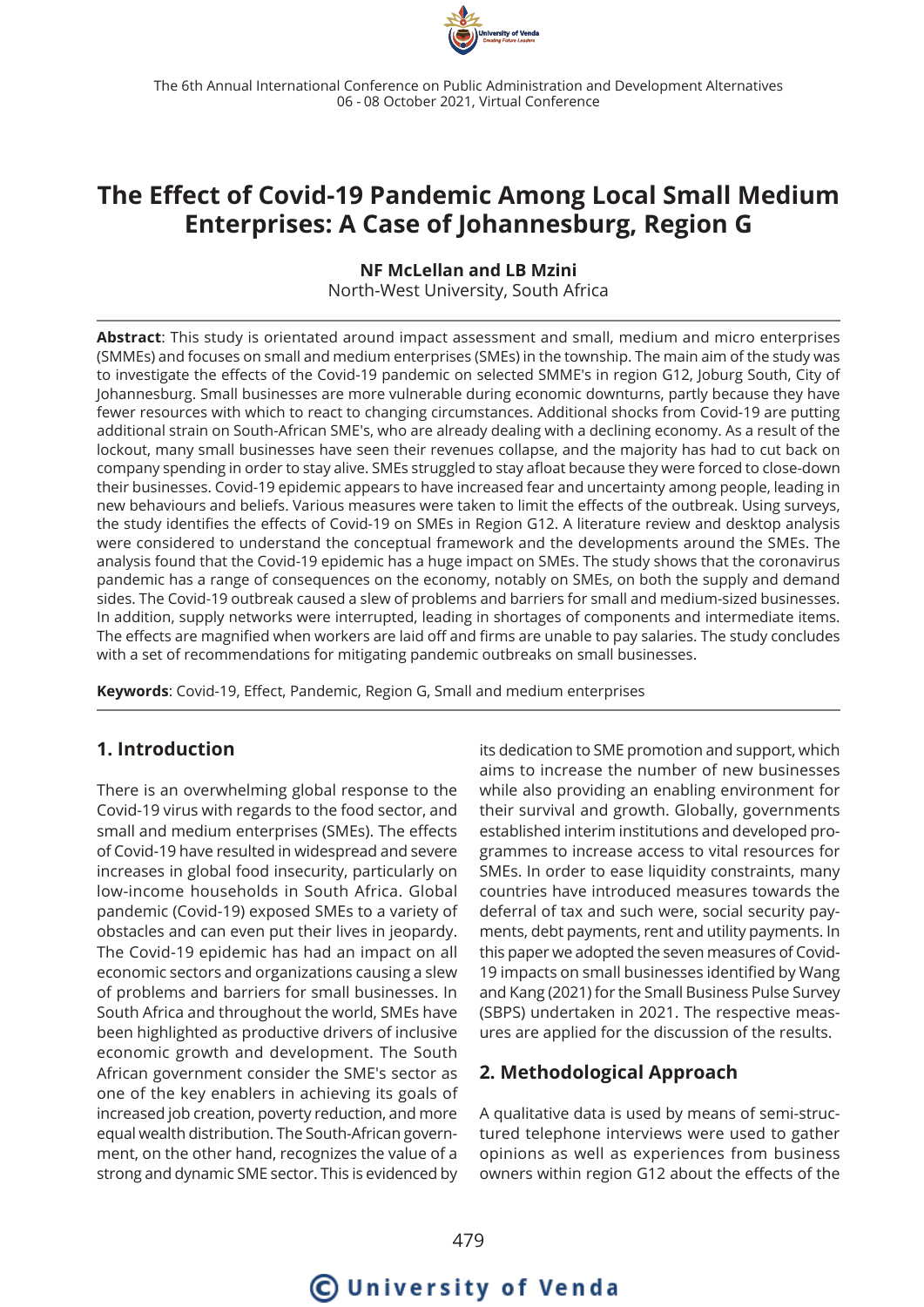

Covid-19 pandemic. Desktop research played an important role for conceptualising the content, whilst the participant observation also kept us informed through media release and newsroom. The interviews helped gain insights and different perspectives from business owners on the effects of the Covid-19 on their small, medium and micro enterprises. A questionnaire was distributed to business owners around Region G12 in Ennerdale and Lenasia South. The business owners in Ennerdale and Lenasia South received the questionnaires via email. The business owners received the questionnaires on the 22<sup>nd</sup> of September 2021 and were returned on the 30<sup>th</sup> of September 2021. Sending out questionnaires via email seemed cost effective; the process of obtaining critical data will be streamlined by sending out email questionnaires.

The questionnaire comprised of five sections with 22 questions with likert scaling and a column question consisting of a "Yes or No" questions. The first section posed questions to understand the background information of the respondents. The second section focused on the communication strategies employed by the SMEs. The third section looks at the impact of Covid-19 and employment. The third section looks at the impact of Covid-19 and business. The last section deals with the challenges and future changes. The sampling frame of this study covers businesses operations in region 12 of the City of Johannesburg. A total of 6 township SMMEs were sampled. The questionnaires were distributed by WhatsApp and email. Respondents were given a few days to review the questionnaire. All interviews were conducted in a manner which adheres to the Covid-19 regulations.

## **3. Theoretical Framework**

The sections below provide an overview for understanding the context of the SME. This section explains the term pandemic and presents an overview of the profile of SMMEs in South Africa.

#### **3.1 Pandemic**

In 2009 WHO declared a pandemic several weeks after the criteria for the definition of a classical pandemic had been met (Kelly, 2011). The International Epidemiology Association's Dictionary of Epidemiology defines a pandemic as "an epidemic occurring worldwide, or over a very wide area, crossing international boundaries (Porta, 2008). The term pandemic is used to describe diseases that are new,

or at least associated with novel variants of existing organisms (Morens, Folkers & Fauci, 2009). A pandemic usually affects a larger area. The Covid-19 pandemic is not the first pandemic that occurred across the world, there many pandemics that occurred and affected our economy. Notable pandemics include tuberculosis, Spanish flu, HIV/AIDS, SARS and Covid-19 (Wingfield, Cuevas, MacPherson et al., 2020). Women and men are affected differently by pandemics and outbreaks. Following catastrophes, impacted communities would require assistance to regain their operations as quickly as feasible in order to fully fulfill family food security demands and recover resilience (Mzini, 2020).

#### **3.2 Small and Medium Enterprises**

The definition for SMMEs encompasses a very broad range of firms (The DTI, 2008). SMEs range from informal, own-account enterprises to formal, employment-creating firms (Bhorat, Asmal, Lilenstein & Van der Zee, 2018). The informal sector comprises almost exclusively of SMEs; those classified as survival entities have very little growth potential and are less likely to hire staff (The DTI, 2008). SME refers to the combination of very small businesses/ownaccount, micro-businesses, Medium-sized businesses. Own-account SMMEs are almost always informal and survivalist in nature (Bhorat et al., 2018). The very small businesses are established as traditional family businesses employing between 6 and 20 employees (Du Toit, Erasmus & Strydom, 2010). These firms can take the form of street trading enterprises, backyard manufacturing and services, and occasional homebased evening jobs (Berry, von Blottnitz & Cassim et al., 2002).

In terms of the South African context, the National Small Business Amendment Act 2004, defines micro-businesses as businesses with five or fewer employees and a turnover of up to R100,000 ZAR. Medium-sized businesses usually employ over a hundred people (Berry et al., 2002). Small businesses often operate in niche and can provide something different from standardized products and services offered by large companies (Harel, 2021). In Table 1, the authors present the profile of SMMEs and SME sector in South Africa.

SMEs are strongly represented in sectors such as tourism and transportation, as well as fashion and food where short delivery times are of essence (OECD, 2020).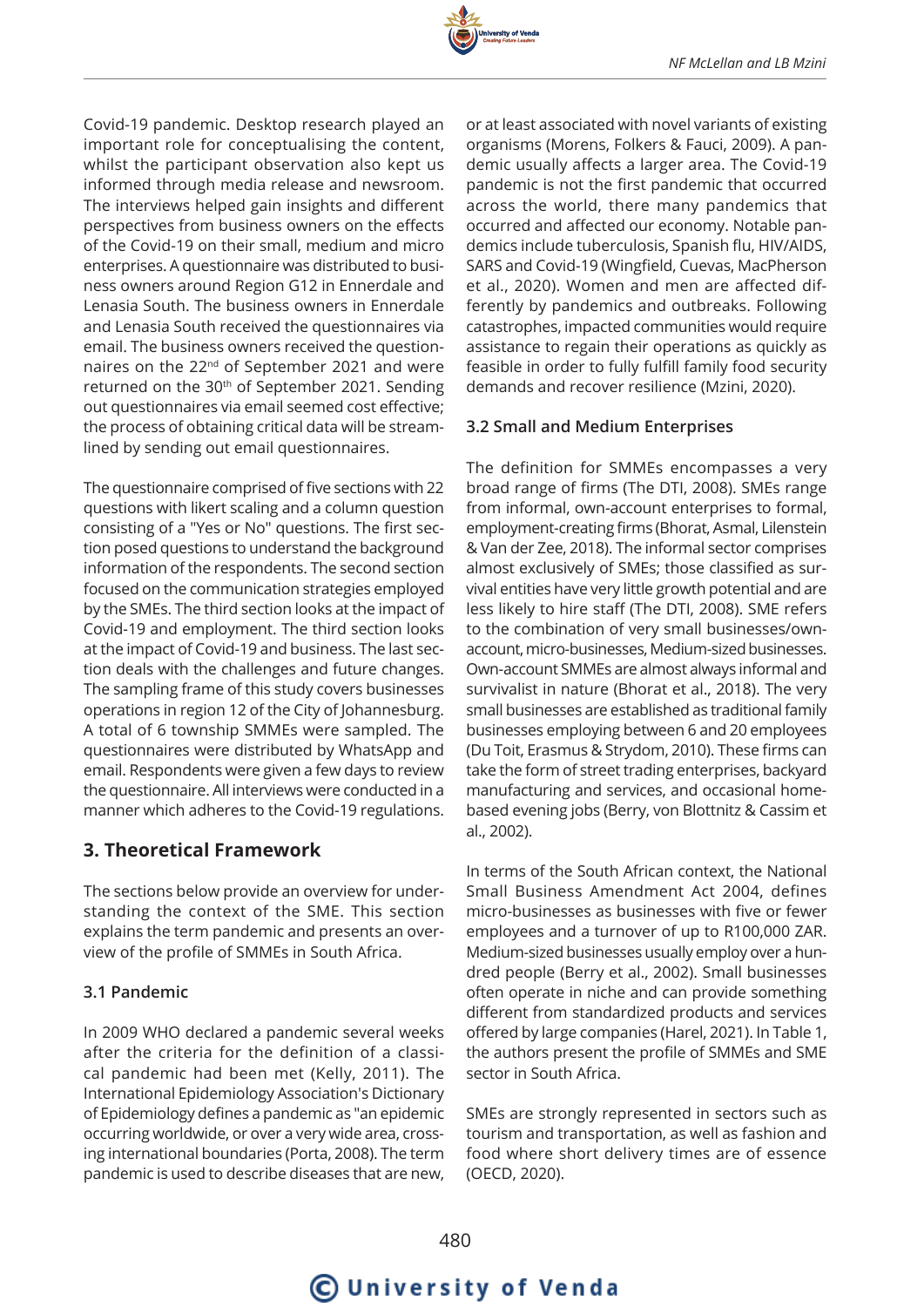

| <b>Profile of SMMEs in South Africa</b> | <b>SME Sector in South Africa</b> |
|-----------------------------------------|-----------------------------------|
| Owner Only                              | Mining and quarrying              |
| Micro (1-4)                             | Manufacturing                     |
| Small (5-9)                             | Electricity, gas and water        |
| Medium (10-49)                          | Construction                      |
| SMME overall (50+)                      | Wholesale trade                   |
|                                         | Retail trade                      |
|                                         | Motor trade                       |
|                                         | Accommodation and catering        |
|                                         | Transport                         |
|                                         | Real estate & business services   |
|                                         | Community, social and personal    |

#### **Table 1: Profile of SMMEs and SME Sector in South Africa**

Source: Seda, 2016

#### **3.3 Legislative Framework**

Government policy on South African SMME development was initially documented in the 1995 White Paper on SMME development. The context of SMME's is regulated by the National Small Business Act 102 of 1996. The Act seeks to develop guidelines for state organs in order to encourage small business in the Republic; and to provide for things ancillary thereto. Further the SMME's are led by the Department of Trade and Industry formed in June 2019. The Department's strategic objectives are to:

- Facilitate economic transformation to promote industrial development, investment, competitiveness, and job creation;
- Build mutually beneficial regional and global relationships to advance South Africa's trade; and
- Facilitate the transformation of the economy to promote industrial development, investment, competitiveness, and job creation (South African Government, 2021).

## **4. Literature Review**

Much of the related literature focused on post-disaster recovery from natural disasters. Studies were conducted to assess the business functions that are affected the most, and the strategies that were introduced to minimise the impact thereof. Impact studies are crucial for to measures of Covid-19 impacts, derive practical steps or strategies to strengthen the resilience of the SMMEs in Africa

during and post Covid-19 (C4G, 2020). Marshall and Schrank (2014) identified the most important attributes of a business in building SME resilience, including: emergency planning, financial situation, and previous disaster experience. For example, there is a clear and common view that leadership and management, the core competence of staff, and effective planning are what most contribute to a business's resilience (Wang & Kang, 2021).

The study undertaken by Wang and Kang (2021) adopted seven measures of Covid-19 impacts on small businesses from Small Business Pulse Survey (SBPS): "Overall," "Shifting," "Revenue," "Close," "EmpNum," "EmpHour," and "Expectation". Their study addressed how Covid-19 impacted small businesses the regional factors related to small business's vulnerability and resilience (Wang & Kang, 2021). Their results demonstrated significant disparities in impacts across regions and over time. Harel (2021) also conducted a study which looked at the impact of the Coronavirus Disease 2019 on the revenues of small businesses operating in industrial sectors. The study aimed to establish the extent to which these businesses changed or adjusted their business activity during Covid-19. The findings show that the revenues of most of the small businesses in industrial sector were not adversely affected by the pandemic. Another study conducted by Humphries, Neilson and Ulyssea (2020) assessed the challenges faced by small businesses during the Covid-19 crisis and how these businesses have responded, or plan to respond, to growing economic uncertainties.

A similar study was undertaken by Catalyst for Growth (2020) to explore the SMME owners' perception of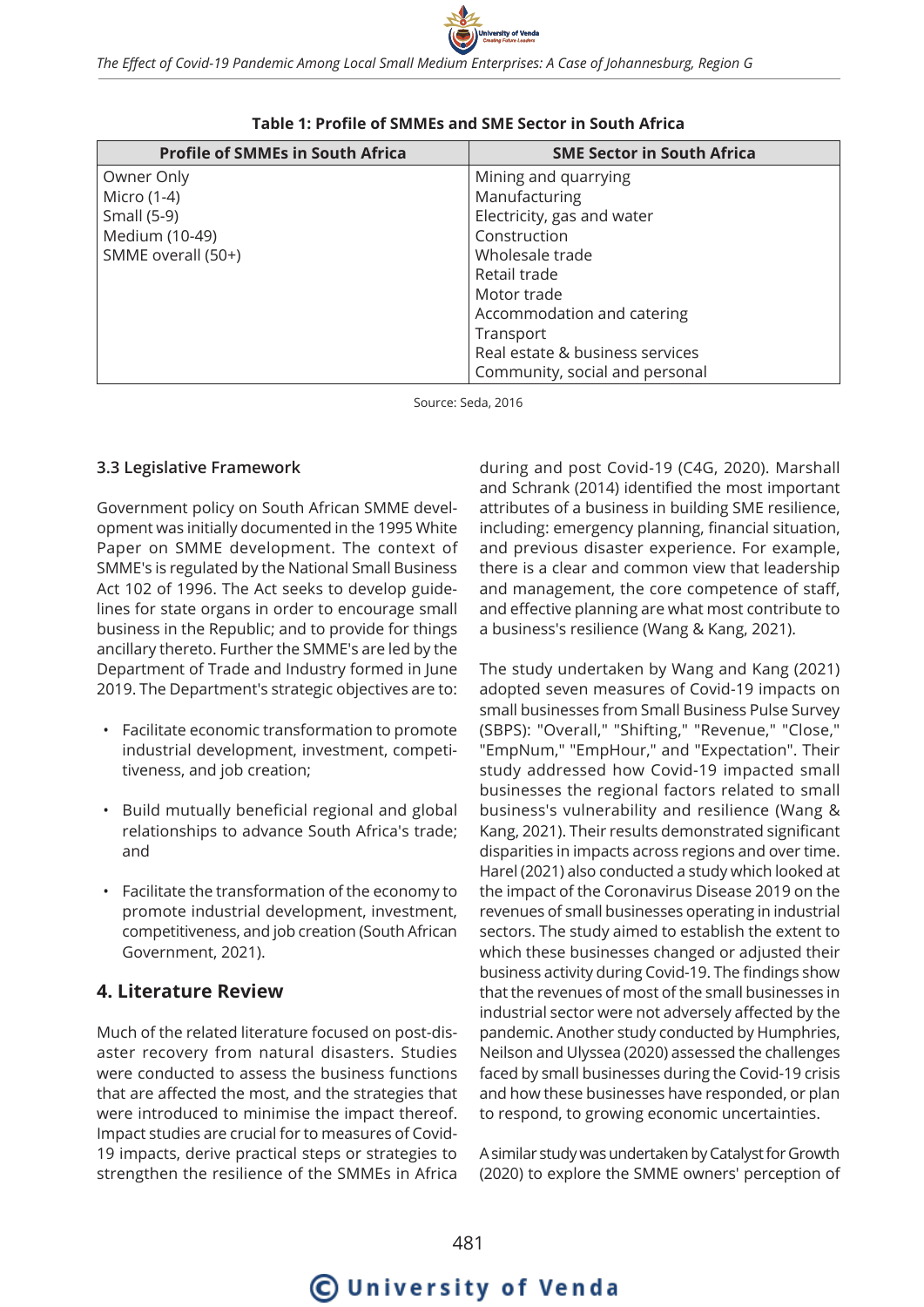

the impact of Covid-19 on their businesses. The study was purposely undertaken in the first few weeks of the lockdown in South Africa and other African countries, comprising of entrepreneurs from South Africa, Uganda, Kenya, Tanzania, Zimbabwe, and Morocco. Their study adopted a quantitative and qualitative research design. The quantitative research aimed at understanding the impact of Covid-19 on the business operations of SMMEs across Africa. The C4G Covid-19 White Paper survey was run from 20 March until 21 April 2020. The survey was sent to over 2,000 entrepreneurs on the C4G platform, and to other incubators that are active on the C4G platform (C4G, 2020). The qualitative data highlighted the key interventions to help SMMEs cope with the uncertain and rapidly changing business environment.

## **5. Results and Discussion**

The following section presents the results of the survey undertaken from the business owners selected in Johannesburg Region 12. The names of the participants are not used so to protect interviewee confidentiality.

#### **5.1 Profile of the Business Owner**

All the respondents were asked questions related to their age and educational background. The results are presented in Table 2. The participants comprised of five males (83.3%) and one (16.6%) female. All (100%) respondents are between the age group of 30 to 49 years. The results show that few of the respondents had tertiary education (33%) while the majority had general education (16.6%) and secondary education (50% per cent). Education is the backbone in creating a productive and sustainable economy. The literature reviewed also shows that there are extensive opportunities available to SMEs wishing to enter the education sector.

#### **5.2 Profile of the Businesses**

All the respondents were asked to identify the location and place of business operation and number of years in the business operation. The participants in this study reside and operate their businesses in their homes in Lenasia (50%) and Ennerdale (50%) situated in Region G, Johannesburg. When asked

| <b>Value</b>                              | <b>Frequency (6)</b>     |                          |  |  |  |  |
|-------------------------------------------|--------------------------|--------------------------|--|--|--|--|
| Gender                                    |                          |                          |  |  |  |  |
| Male                                      | 5                        | 83.3%                    |  |  |  |  |
| Female                                    | 1                        | 16.6%                    |  |  |  |  |
| Age                                       |                          |                          |  |  |  |  |
| Less than 30                              | 3                        | 50%                      |  |  |  |  |
| 30-39                                     | $\overline{2}$           | 33.3%                    |  |  |  |  |
| 40-49                                     | 1                        | 16.6%                    |  |  |  |  |
| 50-59                                     | $\overline{\phantom{a}}$ | $\overline{\phantom{a}}$ |  |  |  |  |
| <b>Highest qualification attained</b>     |                          |                          |  |  |  |  |
| Standard 8/ Grade 10                      | 1                        | 16.6%                    |  |  |  |  |
| Matric/Higher Certificate                 | 3                        | 50%                      |  |  |  |  |
| National Diploma                          | $\overline{2}$           | 33.3%                    |  |  |  |  |
| Bachelor's Degree                         | $\overline{\phantom{a}}$ |                          |  |  |  |  |
| Number of years in the business operation |                          |                          |  |  |  |  |
| 1-2 years                                 | 1                        | 16.6%                    |  |  |  |  |
| 3-5 years                                 | 1                        | 16.6%                    |  |  |  |  |
| 6-10 years                                | $\overline{2}$           | 33.3%                    |  |  |  |  |
| 11-15 years                               | 1                        | 16.6%                    |  |  |  |  |
| 16-20 years                               |                          | 16.6%                    |  |  |  |  |
| over 20 years                             |                          |                          |  |  |  |  |

#### **Table 2: Summary of Sample Profile**

Source: Authors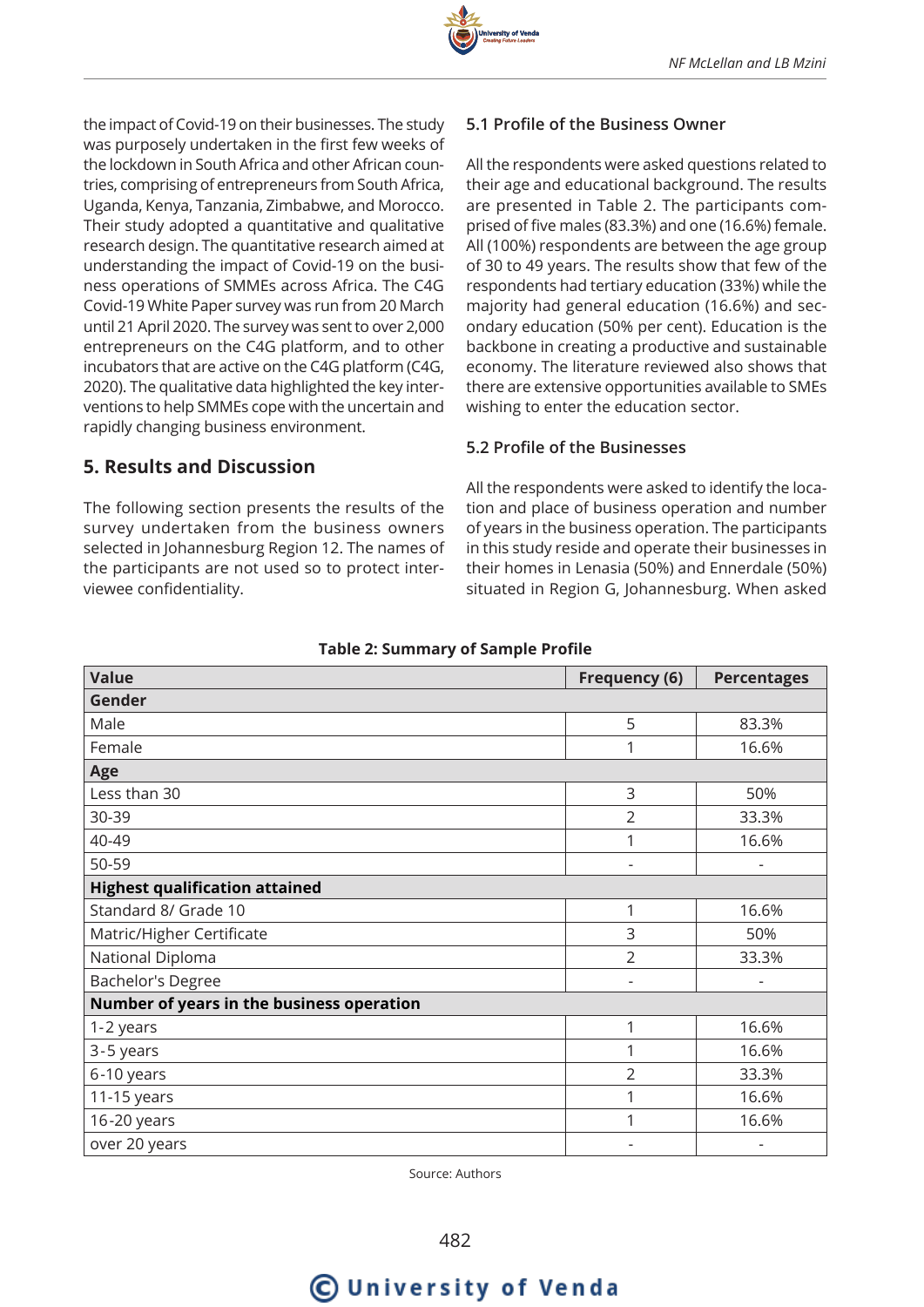about the number of years in the business operation and the results varied where only two (33.3%) had long service in the business.

#### **5.3 Overall and Shifting**

Overall, represents small-business owners' subjective assessment of the overall negative impact (Wang & Kang, 2021:532). The results show characteristics of own-account business operations subjected to minimal geographic client base. Shifting is asked in the questionnaire to establish if the SMEs shifted business to the production of other goods or services. The results indicate that three (50%) of the respondents pursued with the original; and some (33.3%) opted for new income stream. One (16.6%) of the operator indicated that the business replaced original income stream with new income stream, whereby sanitizing material were sold and manufacturing essential items such as face masks. Sanitizing materials were witnessed in the street corners of Lenasia and Ennerdale. This also included delivering products (braai meat) and sanitizing material to clients' homes.

#### *5.3.1 Communication*

The results also show that the respondents successfully adapted their businesses by communicating with customers via social media/digital platforms

such as WhatsApp and telephone orders. Social media has a positive impact on small and large businesses; it allows businesses to build a brand for the product or service they are offering. Social media platforms improve the progress of SMME's; it allows interaction between the business as well as the customers. The social media platforms of these six enterprises are currently still functioning.

#### **5.4 Revenue**

A prolonged loss of revenue always leads to an inevitable loss of jobs as businesses liquidate and close (C4G, 2020). The respondents were asked to indicate the status of their financials before and after the lockdown. The results presented in Table 3 shows that the participants' revenue was not much affected, as they did not seek for loans or incurred in debts.

#### **5.5 Closure of Business**

A question posed determined if the SMEs considered closing their business during lockdown. The responses in Table 3 show that the majority (83%) of the SME did not consider closing their business. Small businesses serve the end consumer through face-to-face interactions. Many businesses across the world temporarily closed while some never reopened their businesses.

| <b>Value</b>                                                                                         | <b>Frequency (6) and Percentages</b> |           |  |  |  |  |
|------------------------------------------------------------------------------------------------------|--------------------------------------|-----------|--|--|--|--|
|                                                                                                      | <b>Yes</b>                           | <b>No</b> |  |  |  |  |
| How were your financials before and after the lockdown? Did they change?                             |                                      |           |  |  |  |  |
| Did not have any debt                                                                                | 1 (16.6%)                            | 5(83.3%)  |  |  |  |  |
| Soft loans (informal lenders, family or friends)                                                     |                                      | 6 (100%)  |  |  |  |  |
| <b>Business overdraft</b>                                                                            | 1 (16.6%)                            | 5(83.3%)  |  |  |  |  |
| Unpaid supplier invoices                                                                             | 1(16.6%)                             | 5(83.3%)  |  |  |  |  |
| Business credit card                                                                                 | 1(16.6%)                             | 5(83.3%)  |  |  |  |  |
| SARS debt                                                                                            |                                      | 6 (100%)  |  |  |  |  |
| Business loan from the bank                                                                          |                                      | 6 (100%)  |  |  |  |  |
| Business revolving credit                                                                            |                                      | 6 (100%)  |  |  |  |  |
| <b>COVID-19 and closure of business</b>                                                              |                                      |           |  |  |  |  |
| Have you ever considered closing the business?                                                       | 1(16.6%)                             | 5 (83.3%) |  |  |  |  |
| <b>Impact on Employees</b>                                                                           |                                      |           |  |  |  |  |
| Is your business currently considering layoffs, or has already done<br>some because of the epidemic? | 3 (50%)                              | 3(50%)    |  |  |  |  |
| The results indicate that the six (100%) enterprises didn't have any debt                            |                                      |           |  |  |  |  |

**Table 3: Financials Before and After the Lockdown and Close of Business**

Source: Authors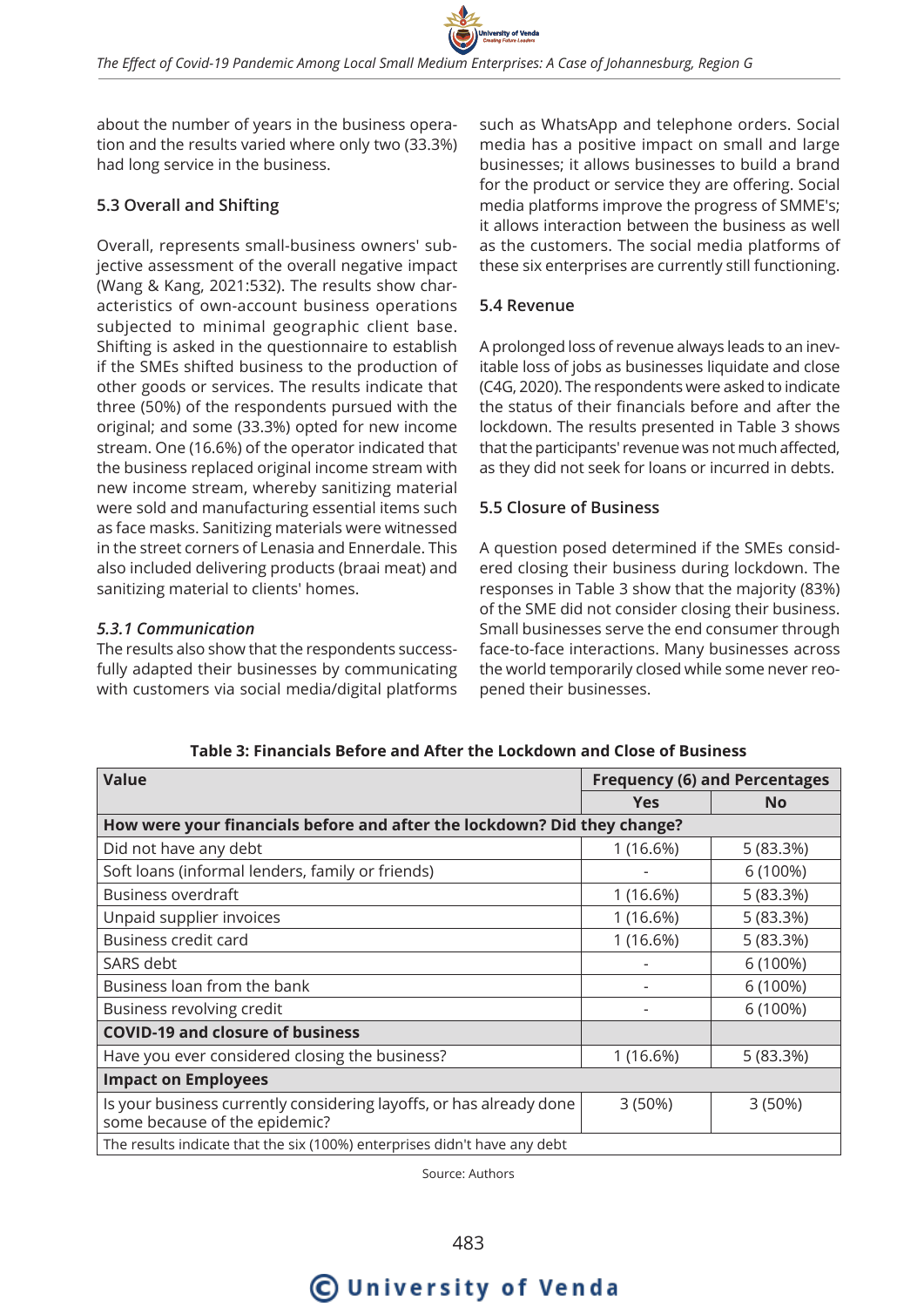## **5.6 EmpNum**

The respondents were asked to identify the number of employees in the respective establishment and its categories*.* The responses indicated that their workforce comprises of full-time and part-time employees, including 33 males and 21 females altogether*.* They do not have any casual or disabled employees.

#### **5.7 EmpHour**

This measure assesses the decreases or declines in revenue, employment size, and working hours (Wang & Kang, 2021). The question posed established if the six businesses considered layoffs during lockdown period. The results in Table 3 indicate that some businesses (50%) considered staff layoff during lockdown. Small businesses laid off a substantial portion of their employees (Humphries, Neilson & Ulyssea, 2020:2). Business owners also had to implement flexible working hours for their employees because of the curfew that was given to the country by President Ramaphosa. Whilst operating during lockdown, business owners had postponed certain business activities such as deliveries and sit-ins at their establishments.

#### **5.8 Expectation**

"Expectation," measures the length of time in months that small-business owners expected before recovering to the same business level as last year (Wang & Kang, 2021). Business owners (100% of the sample) had lots of difficulty since the Covid-19 pandemic started; there are number of factors that contributed negatively on business operations. The respondents thought that their businesses would not recover during 2020, however the easing lockdown steadily increased their sales. It was indicated that they had to apply for a license to operate during lockdown. However, they remain at the same size or exit due to pressures within the sector. The next section provides a brief outline of the impact of Covid-19 on SMEs operations.

## **6. Effects of Covid-19**

The Covid-19 pandemic has highlighted to be an inclusive threat to all business sectors. The pandemic may have an immediate risk, near-term risk, and long-term risk (Parilla, Liu & Whitehead, 2020). The economic or environment factors may also

influence the rate of survival. Two immediate risks are identified below, namely: transmission channels and employment with employee earnings.

#### **6.1 Transmission Channels**

The coronavirus pandemic affected the supply and demand side of the economy (OECD, 2020). On the supply side, SMEs often have a limited number of suppliers leading to shortages of parts and intermediate goods. On the demand side, consumers postponed the demand for non-essential goods due to loss of income. The fall in domestic demand directly hits domestic suppliers as (OECD, 2020). Sectors, such as tourism and transportation, liquor sector are particularly affected due to lockdowns and quarantines. Chinese lockdowns led to shortages of key inputs and disrupted production worldwide. While we see European consumers cutting back on clothing demand leading to cancellations of orders and delayed payments for apparel suppliers across Asia (Adian, Doumbia et al., 2020). These effects are compounded by layoffs since the firms were unable to pay salaries.

#### **6.2 Employment**

SMEs account for over 50% of employment across the globe (OECD, 2020). Among SMEs, small firms employ fewer than 20 workers and become vulnerable to demand and finance shocks (Adian, Doumbia et al., 2020). It is noted that the crisis would not lead to liquidation, although the impact on retail, cultural and leisure industries may be large. The lockdown period of more than six months had significant job losses especially among microenterprises. In the United States, of the 20 million jobs lost in April 2020, 11 million came from small and medium sized businesses. While New Zealand saw a 4% decline in jobs in small businesses in March and April 2020 (C4G, 2020).

### *6.2.1 Employee Earnings*

The world's job security was and remains under threat where lower-income workers and minority business owners are particularly vulnerable to the crisis. The literature review shows that there was a drop on employee earnings firm size. Younger employees risk losing out most since they are employed on part-time basis. Enterprises had to make immediate cuts to the staff level. In Canada, it was reported that women-owned businesses laid off a disproportionally higher share of

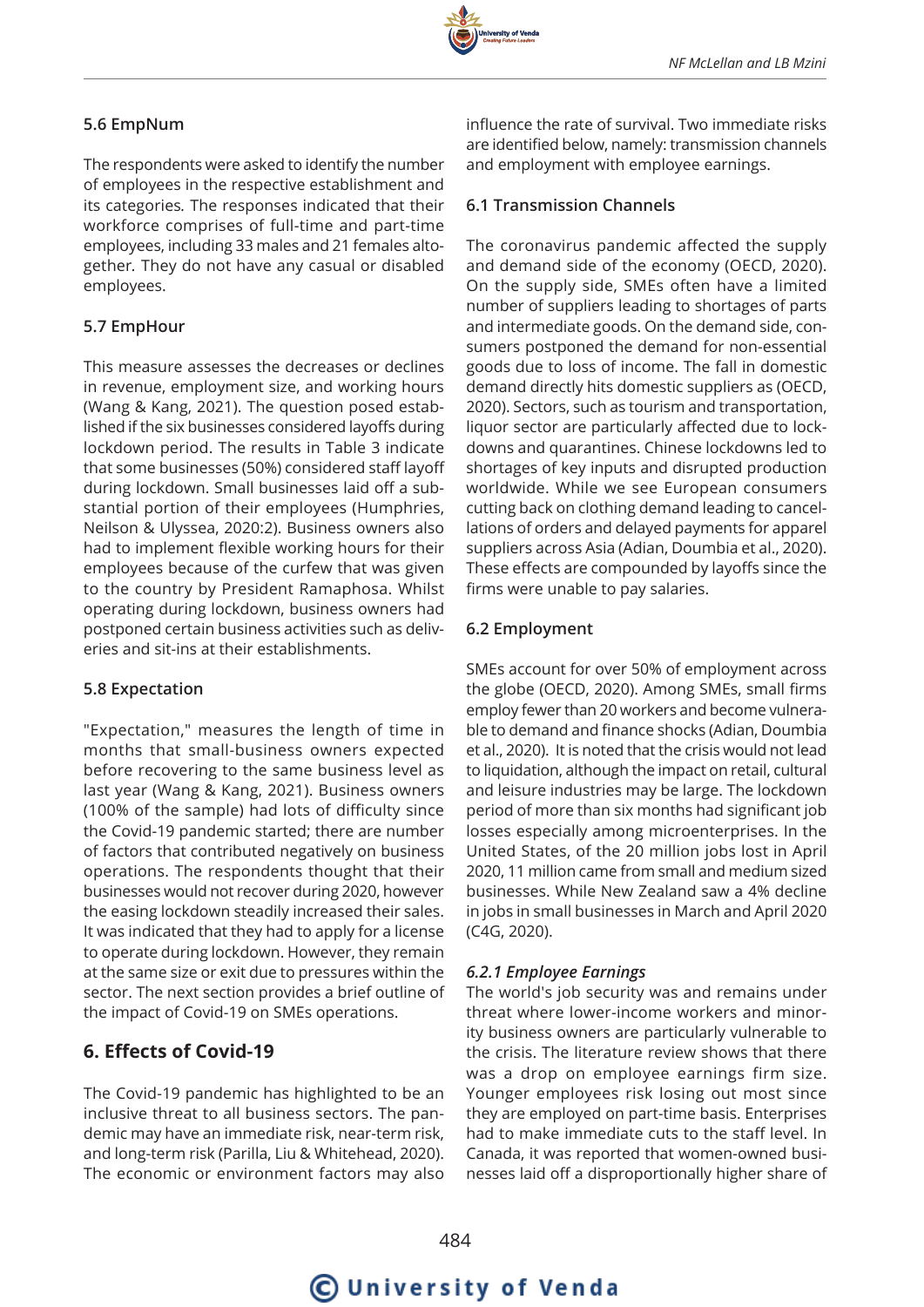

their workers (OECD, 2020). To aid this shortfall, the South African Government created specific measures and benefits to assist small businesses through the Unemployment Insurance Fund and the Temporary Employee/Employer Relief Scheme (South African Government, 2021). Although not all small enterprises would qualify for these measures due to various registration and legal reasons (C4G, 2020). Based on the above identified risks, it can be said that the SMEs face chronically low levels of productivity (López-Calva, 2021). SMEs have been more severely affected by demand shocks than large firms in general (Adian et al., 2020). The study found that the SMEs may have less resilience and flexibility in dealing with the costs these shocks entail. SMEs have limited resources and it may be difficult for many to re-build connections with former networks (OECD, 2020). These firms struggle just to remain in business and need substantial support if they are ever to grow to become employment creating firms. On the other hand, formal SMMEs may have the internal capabilities to compete but may be crowded out due to obstacles faced in their broader business environment (Bhorat et al., 2018).

## **7. Overview of Covid-19 Measures for Small Business Relief**

The support for SMEs recovery depends on investments in both resilience and productivity (Humphries, Neilson & Ulyssea, 2020). Support to struggling businesses is a central part of governments' economic relief strategies throughout the pandemic (López-Calva, 2021). Interim policies were released to support SMEs. Table 4 provides an indication of the measures applied by different

countries to support SMEs, comprising of themes such as Labour, Deferral, Financial instruments, and Structural policies. The execution of these measures required applicant (SMEs) to demonstrate a direct link of the impact or potential impact of Covid-19 on the business operations (OECD, 2020).

In terms of South Africa few measures were undertaken for assisting SMEs. This included the wage subsidies, Income/corporate tax, social security and pension contributions, debt moratorium, direct lending to SMEs, and new markets.

#### **7.1 Labour**

Similarly, governments provided wage and income support for employees temporarily laid off, or for companies to safeguard employment. In many cases, countries have introduced measures specifically focused on the self-employed (Brussevich, Dabla-Norris & Khalid, 2020).

#### **7.2 Deferral**

This includes income/corporate tax, social security and pension contributions, and Debt moratorium. SME are typically more credit constrained than larger businesses (Cao & Leung, 2020).

#### *7.2.1 Income/ Corporate Tax (SARS Tax Relief Measures)*

South Africa announced emergency tax measures on 25 July 2021 to respond to the continuing Covid-19 pandemic. In order to qualify for the emergency tax measures the SMEs had to be tax compliant (South African Revenue Service, 2021). The introduction

| Labour                               | (Partial)<br>redundancies | Wage subsidies                 |                                             | Self-employed                |                    |
|--------------------------------------|---------------------------|--------------------------------|---------------------------------------------|------------------------------|--------------------|
|                                      |                           |                                |                                             |                              |                    |
| <b>Deferral</b>                      | Income/<br>corporate tax  | Value Added<br>Tax (VAT)       | Social security and<br>pension contribution | Rent/utilities/<br>local tax | Debt<br>moratorium |
|                                      |                           |                                |                                             |                              |                    |
| <b>Financial</b>                     | Loan guarantees           | Direct lending to SMEs         |                                             | Grants and subsidies         |                    |
| <b>Instruments</b>                   |                           |                                |                                             |                              |                    |
| <b>Structural</b><br><b>Policies</b> | New markets               | Teleworking/<br>digitalisation | Innovation                                  | Training and redeployment    |                    |
|                                      |                           |                                |                                             |                              |                    |

#### **Table 4: Measures Used by Different Countries (South Africa)**

Source: OECD, 2020:34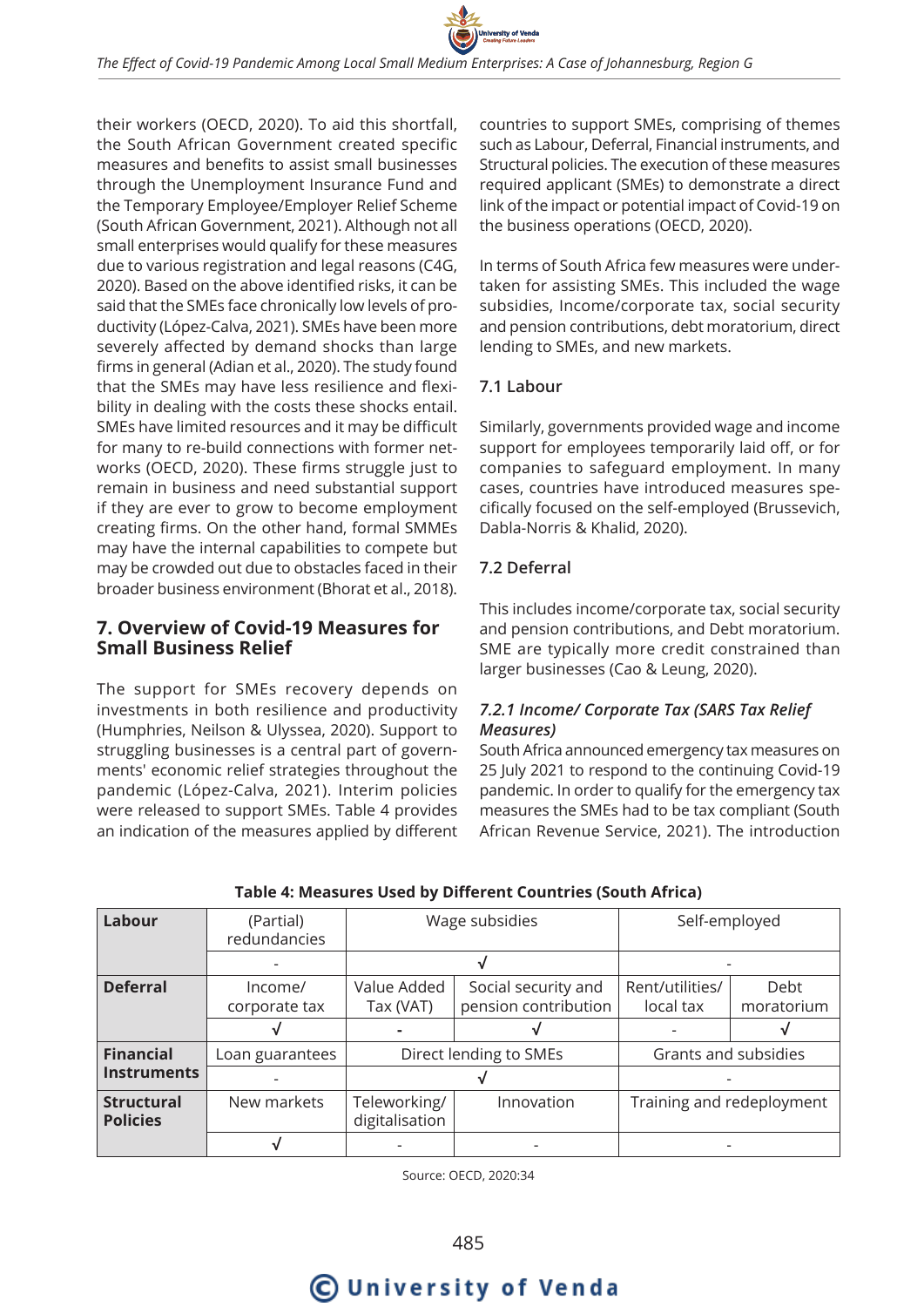

of a tax subsidy of up to R750 per month for the four months for private sector employers who have employees earning below R6 500. This subsidy is provided under the current Employment Tax Incentive in South Africa. The lockdown hit hard in the alcohol sector as they remained closed for a long time. Tax compliant businesses (alcohol sector) were required to apply to the SARS for deferrals of up to three months for excise duty payments. The tax relief for PAYE is available to qualifying businesses for the three (3)-month period from 1 August 2021 to 31 October 2021 (South African Revenue Service, 2021). The U.S. Congress passed The Coronavirus Aid, Relief, and Economic Security (CARES) Act, which included 350 billion dollars to fund the Pay-check Protection Program (PPP). The PPP was designed to support small businesses by extending forgivable loans (Humphries, Neilson & Ulyssea, 2020).

#### *7.2.2 Social Security and Pension Contributions*

A number of countries enabled deferral of social security contributions and pension payments, given the wide differences in social security and pension systems, measures differ widely (OECD, 2020).

#### *7.2.3 Debt Moratorium*

In some cases, tax relief or a moratorium on debt repayments have been implemented (Brussevich et al., 2020). In South Africa, a Debt Relief Fund aimed to provide relief on existing debts and repayments, and to assist SMEs during the period of the Covid-19 state of disaster. The Ministry has set up a centralised registration system (www.smmesa. gov.za) where all those in need of financial aid will register and be screened (OECD, 2020). In Nigeria, for instance, the government has demanded that small businesses be granted a one-year moratorium on all principal repayments (OECD, 2020).

#### **7.3 Financial Instruments**

Access to finance is a key constraint to SME growth, it is the second most cited obstacle facing SMEs to grow their businesses in emerging markets and developing countries (World Bank, 2018). Governments enhanced direct lending to SMEs, where new loan instruments have been set-up. Existing instruments for disaster relief were opened-up for SMEs affected by the Covid-19 crisis. Innovative processes were undertaken by extending the group of potential beneficiaries, simplifying and speeding up procedures to receive loans, and offering more favourable terms and reduced interest rates (OECD, 2020:34).

Several countries are provided grants and subsidies to SMEs and other companies to bridge the drop in revenues (Brussevich et al., 2020). The study undertaken by Wang and Kang (2021) found that most businesses anticipated problems when they planned to seek funding through federal assistance programmes.

#### **7.4 Structural Policies**

Structural policies comprise new markets, teleworking/digitalisation, Innovation and training and redeployment. These policies aim to address urgent short-term challenges, such as the introduction of teleworking, but also contribute to strengthening the resilience of SMEs in a more structural way and support their further growth (Brussevich et al., 2020).

#### *7.4.1 Measures to Find New and Alternative Markets*

Countries increasingly used non-banking financial support intermediaries in their policy support mix. These institutions are established to monitor the impact of the crisis on SMEs and enhance the governance of SME related policy responses (Brussevich, Dabla-Norris & Khalid, 2020). China encouraged large enterprises to cooperate with SMEs, by increasing their support in supply chains, in terms of loan recovery, raw material supply, and project outsourcing (OECD, 2020). In South Africa, the Business Growth or Resilience Facility aims to enable continued participation of MSMEs in supply value-chains, in particular those who manufacture (locally) or supply various products that are in demand, emanating from the current shortages due to Covid-19 pandemic (OECD, 2020). Many SMEs find it harder to adopt teleworking (Brussevich et al., 2020), new sales channels and other digital solutions that may help mitigate the impact of the outbreak and containment measures. This support may lead to have a solid base for economic recovery and growth after the Covid-19 pandemic (C4G, 2020).

#### *7.4.2 Measures to Support Teleworking, Digitalisation and Innovation*

Some countries have taken actions to help SMEs adopt new work processes, speed up digitalisation and find new markets. These policies are of particular importance, since SMEs may be less able to adopt such new technologies and methods. At the same time, supporting adoption of new technologies and practices may enable them to strengthen their post-crisis competitiveness and ability to address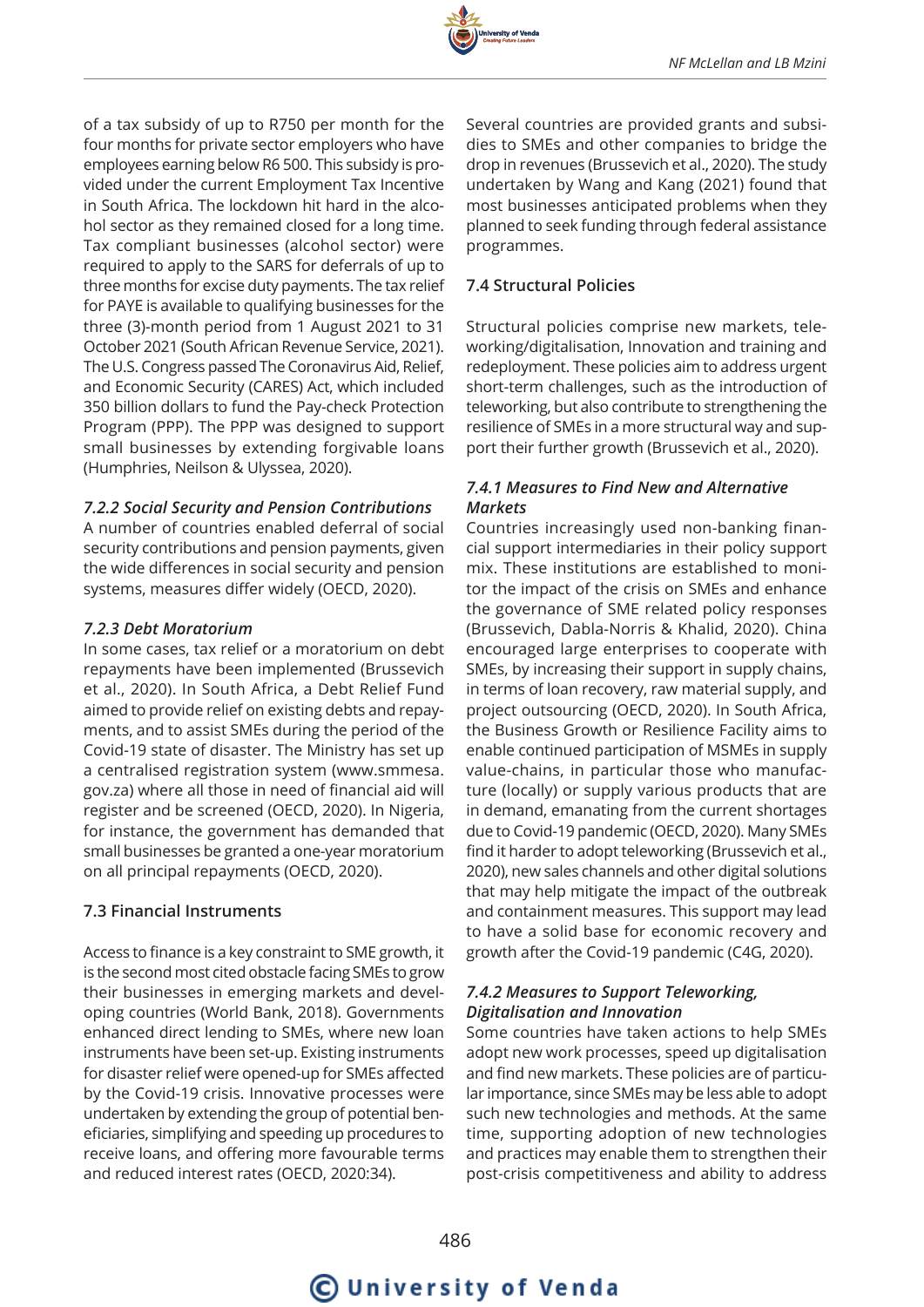the challenges posed by megatrends (OECD, 2020). Also, some countries are taking measures regarding procedures for public procurement and late payments (Brussevich, Dabla-Norris & Khalid, 2020).

#### *7.4.3 Measures to Support Training and Redeployment*

Enabling SMEs to maintain access to skills during the crisis, as well as develop further skills, constitutes an important aspect of the required structural policy response to the crisis (OECD, 2020). Measures related to working time shortening, temporary layoff and sick leave were introduced targeted directly at SMEs (Brussevich et al., 2020).

## **8. Way Forward**

The year 2020 has been an unprecedented situation. SMEs faced financial constraints than in normal times (Adian, Doumbia, Gregory et al., 2020). The ability of small businesses to be adaptable and flexible is paramount to their capacity to absorb and respond to a crisis (Wang & Kang, 2021). Some small businesses remained resilient. Pandemic situations require institutional experience of dealing with previous pandemic and epidemic crises (Wang & Kang, 2021). Many forms of strategies can be employed to ease the risks associated with the pandemic. A six-step Covid-19 Business Continuity Plan was developed by the ILO to mitigate the impact of Covid-19.

#### **8.1 A Six-Step Covid-19 Business Continuity Plan**

For disastrous events, public policy instruments are of utmost important for precautionary planning in order to shield the region against crisis, for mitigating the worst impacts, and for transforming and re-orientating the region to recover (Wang & Kang, 2021). The following are the six steps needed to establish organisation's business continuity plan (BCP):

- Step 1: Identify your key products or services.
- Step 2: Establish the objective of your BCP.
- Step 3: Evaluate the potential impact of disruptions to your enterprise and workers.
- Step 4: List action to protect your business Use the 4Ps framework to do this.
- Step 5: Establish contact lists.

• Step 6: Maintain, review and continuously update your BCP (International Labour Organization (ILO), 2020).

The strategy is designed to support small and medium sized enterprises (SMEs) during the Covid-19 crisis. A six-step Covid-19 Business Continuity Plan allows SMEs to understand and know their service provision on their services. They need to have full understanding of the future prospects of their business in terms of the income they generate, amount of clients demanding them; and cost of non-delivery: negative financial, productivity and reputational consequences. With the state of a pandemic the application of the BCP will enable them to achieve the profit margins. Small businesses need to think beyond their limits. The BCP also allows them for assessing the duration of the pandemic and be able to determine resources required and the suppliers, partners and contractors needed to conduct key operations. The BCP also allows to list action to protect your business. The risks involved may affect the whole SME network, the people, processes, profits and partnerships. Risk plan is essential in this regard. Communication plays an important role in any business operation. The BCP enables business owners to make sure that they have accurate and update lists of all your key stakeholders, especially during the level 1 phase.

### **9. Conclusion and Recommendations**

The novel coronavirus 2019 affected a large number of SMEs on a global scale. SMEs are important for economic and social reasons, given the sectors role in employment. The study has found that the literature on SME has increasingly paid attention to the socioeconomic characteristics of the small businesses that impact their ability to cope with and recover from hazard events. The results provide rich implications for practices and public policymaking. The results demonstrate significant differences across SME niche areas and over time at the initial stage of the Covid-19 outbreak. Covid-19 has caused an unprecedented impact on the health and economic well-being of the SME. High mortality rates incidents directly impacted business operations, as there were restrictions on the customer base, resulting in unplanned layoffs. The study also found that the assistance from the government is critically important to the survival of small businesses from natural disasters.